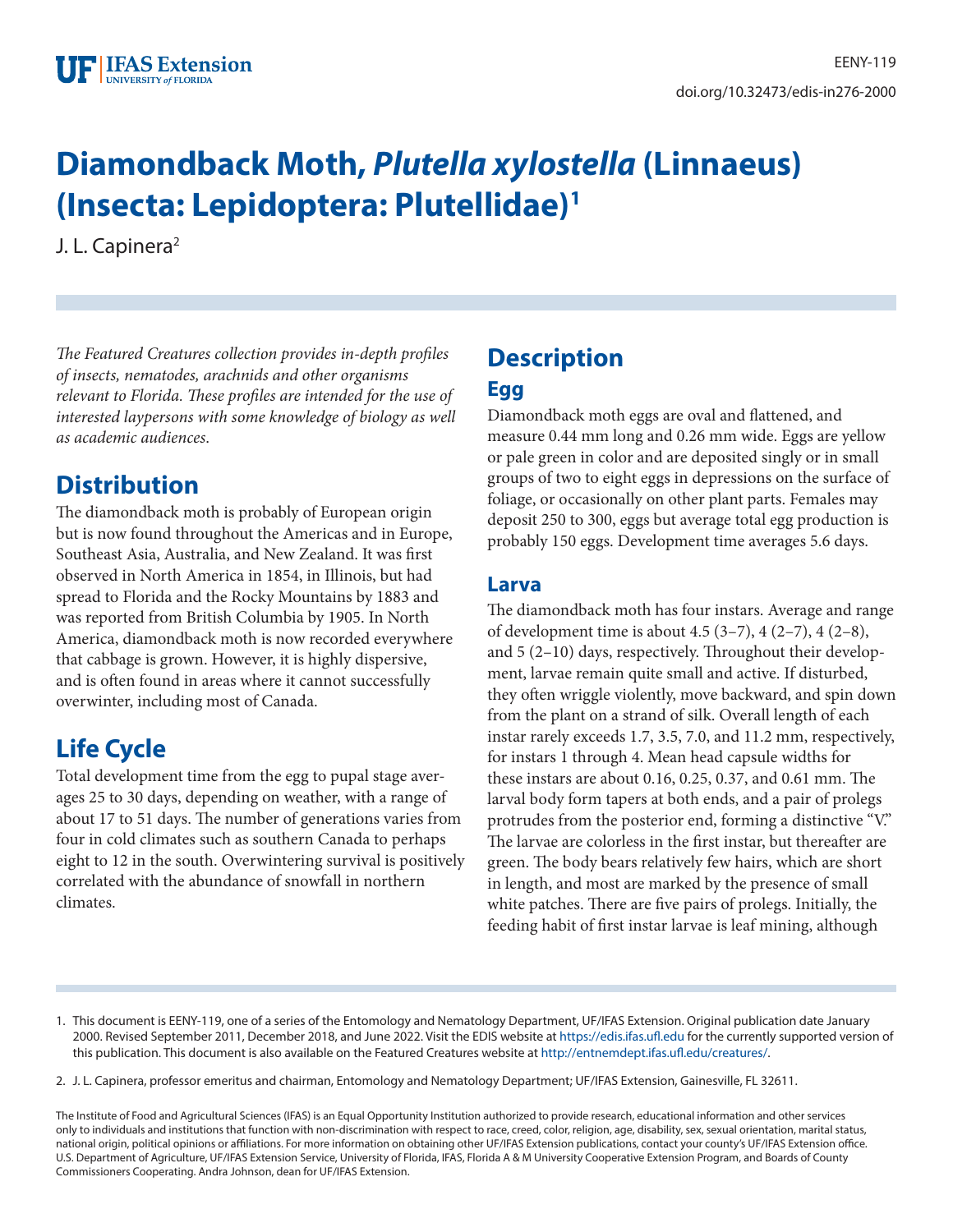they are so small that the mines are difficult to notice. The larvae emerge from their mines at the conclusion of the first instar, molt beneath the leaf, and thereafter feed on the lower surface of the leaf. Their chewing results in irregular patches of damage, and the upper leaf epidermis is often left intact.



Figure 1. Larva of the diamondback moth, *Plutella xylostella* (Linnaeus). Credits: Lyle Buss, UF/IFAS

#### **Pupa**

Pupation occurs in a loose silk cocoon, usually formed on the lower or outer leaves. In cauliflower and broccoli, pupation may occur in the florets. The yellowish pupa is 7 to 9 mm in length. The duration of the cocoon averages about 8.5 days (range five to 15 days).



Figure 2. Pupa of the diamondback moth, *Plutella xylostella* (Linnaeus). Credits: Lyle Buss, UF/IFAS

#### **Adult**

The adult is a small, slender, grayish-brown moth with pronounced antennae. It is about 6 mm long and marked with a broad cream or light brown band along the back. The band is sometimes constricted to form one or more light-colored diamonds on the back, which is the basis for the common name of this insect. When viewed from the side, the tips of the wings can be seen to turn upward slightly. Adult males and females live about 12 and 16 days, respectively, and females deposit eggs for about 10 days. The moths are weak fliers, usually flying within 2 m of the ground, and not flying long distances. However, they are readily carried by the wind. The adult is the overwintering stage in temperate areas, but moths do not survive cold winters such as is found in most of Canada. They routinely re-invade these areas each spring, evidently aided by southerly winds.



Figure 3. Adult diamondback moth, *Plutella xylostella* (Linnaeus). Credits: Lyle Buss, UF/IFAS

Detailed biology of diamondback moth can be found in Marsh (1917) and Harcourt (1955, 1957, 1963). A survey of the world literature was published by Talekar et al. (1985). A recent review of biology and management is provided by Philips et al. (2014).

### **Host Plants**

Diamondback moth attacks only plants in the family Cruciferae. Virtually all cruciferous vegetable crops are eaten, including broccoli, Brussels sprouts, cabbage, Chinese cabbage, cauliflower, collard, kale, kohlrabi, mustard, radish, turnip, and watercress. Not all are equally preferred, however, and collard will usually be chosen by ovipositing moths relative to cabbage. Several cruciferous weeds are important hosts, especially early in the season before cultivated crops are available.

#### **Damage**

Plant damage is caused by larval feeding. Although the larvae are very small, they can be quite numerous, resulting in complete removal of foliar tissue except for the leaf veins. This is particularly damaging to seedlings, and may disrupt head formation in cabbage, broccoli, and cauliflower. The presence of larvae in florets can result in complete rejection of produce, even if the level of plant tissue removal is insignificant.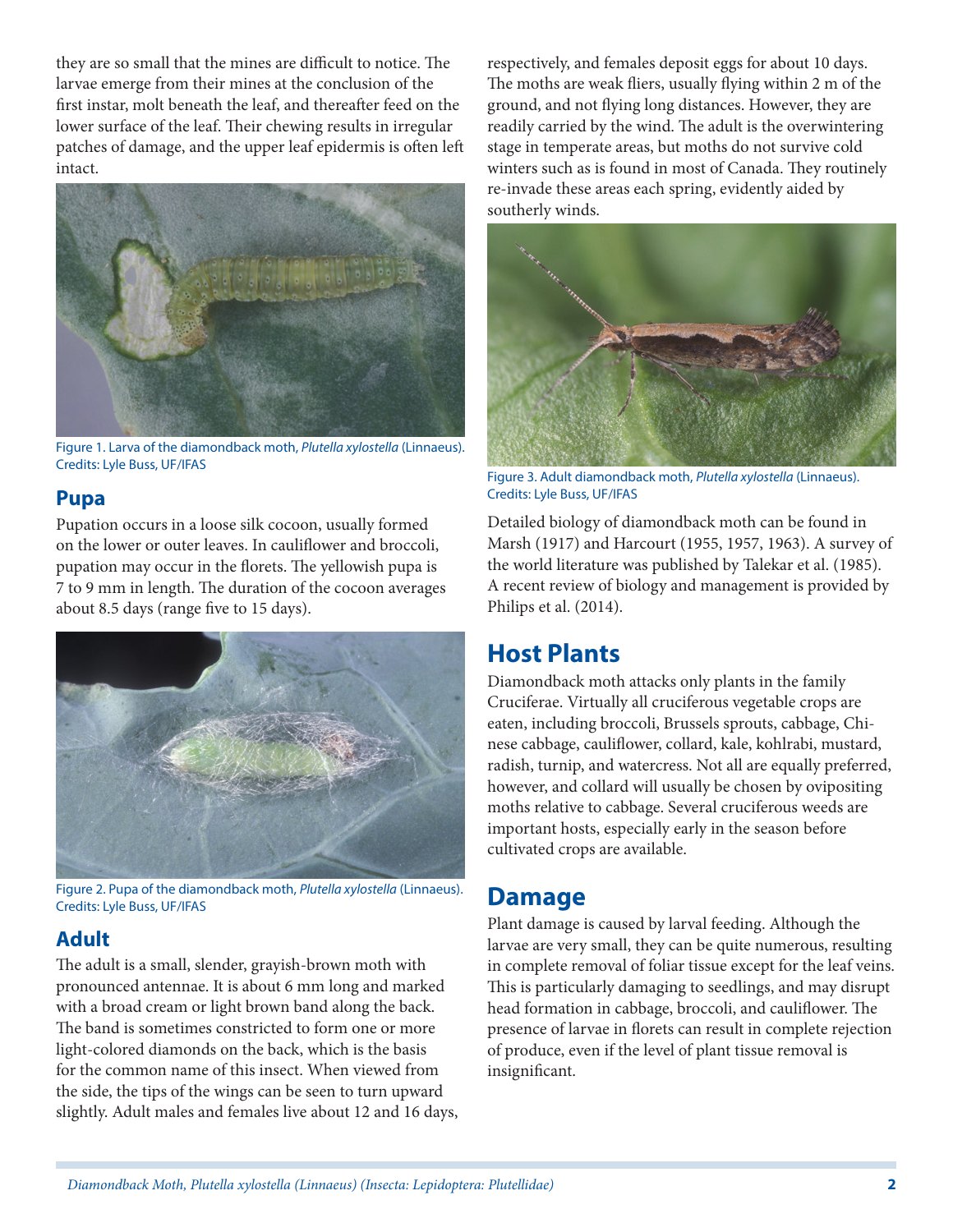Diamondback moth was long considered a relatively insignificant pest. Its impact was overshadowed by such serious defoliators as imported cabbageworm, *Pieris rapae* (Linnaeus), and [cabbage looper](https://edis.ifas.ufl.edu/IN273), *Trichoplusia ni* (Hubner). However, in the 1950s the general level of abundance began to increase, and by the 1970s it became troublesome to crucifers in some areas. Insecticide resistance was long suspected to be a component of the problem. This was confirmed in the 1980s as pyrethroid insecticides began to fail, and soon thereafter virtually all insecticides were ineffective. Relaxation of insecticide use, and particularly elimination of pyrethroid use, can return diamondback moth to minor pest status by favoring survival of parasitoids.

### **Natural Enemies**

Large larvae, prepupae, and pupae are often killed by the parasitoids *Microplitis plutellae* (Muesbeck) (Hymenoptera: Braconidae), *Diadegma insulare* (Cresson) (Hymenoptera: Ichneumonidae), and *Diadromus subtilicornis* (Gravenhorst) (Hymenoptera: Ichneumonidae). All are specific on *P. xylostella*. The larval parasitoids *Diadegma insulare* (Cresson) (Hymenoptera: Ichneumonidae) and *Microplites plutellae* (Muesebeck) (Hymenoptera: Braconidae) are quite important in North America (Philips et al. 2014). In warmer climates such as the southeastern United States, *Oomyzus sokolowski* (Kurdjumov) (Hymenoptera: Eulophidae) assumes importance as a larval parasitoid. Nectar produced by wildflowers is important in determining parasitism rates by *D. insulare*. Egg parasites are unknown. Fungi, granulosis virus, and nuclear polyhedrosis virus sometimes occur in high density diamondback moth larval populations.

### **Weather**

A large proportion of young larvae are often killed by rainfall. However, the most important factor determining population trends is thought to be adult mortality. Adult survival was thought to be principally a function of weather, although this hypothesis has not been examined rigorously.

# **Management Sampling**

Populations are usually monitored by making counts of larvae, or by the level of damage. In Texas, average population densities of up to 0.3 larvae per plant are considered to be below the treatment level. In Florida and Georgia, treatment is recommended only when damage equals or

exceeds one hole per plant. When growers monitor fields and subscribe to these treatment thresholds rather than trying to prevent any insects or damage from occurring in their fields, considerably fewer insecticide applications are needed to produce a satisfactory crop. A minimum plant sample size of 40 to 50 is recommended, except for the egg stage, where 150 plants should be examined for accurate population estimates.

Pheromone traps can be used to monitor adult populations and may predict larval populations 11 to 21 days later. However, because of variation among locations, each crop field requires independent monitoring.

#### **Insecticides**

Protection of crucifer crops from damage often requires application of insecticide to plant foliage, sometimes as frequently as twice per week. However, resistance to insecticides is widespread, and includes most classes of insecticides including some *Bacillus thuringiensis* products. Rotation of insecticide classes is recommended, and the use of *B. thuringiensis* is considered especially important because it favors survival of parasitoids. Even *B. thuringiensis* products should be rotated, and current recommendations generally suggest alternating the kurstaki and aizawa strains because resistance to these microbial insecticides occurs in some locations. Mixtures of chemical insecticides, or chemicals and microbials, are often recommended for diamondback moth control. This is due partly to the widespread occurrence of resistance, but also because pest complexes often plague crucifer crops, and the insects vary in susceptibility to individual insecticides.

For specific insecticide recommendations see: *Florida Crop/ Pest Management Profile: Cabbage* ([https://edis.ifas.ufl.edu/](https://edis.ifas.ufl.edu/publication/PI042) [publication/PI042](https://edis.ifas.ufl.edu/publication/PI042)).

#### **Cultural Practices**

Rainfall has been identified as a major mortality factor for young larvae, so it is not surprising that crucifer crops with overhead sprinkle irrigation tend to have fewer diamondback moth larvae than drip or furrow-irrigated crops. Best results were obtained with daily evening applications.

Crop diversity can influence abundance of diamondback moth. Larvae generally are fewer in number and more heavily parasitized when crucifer crops are interplanted with another crop or when weeds are present. This does not necessarily lead to reduction in damage, however. Surrounding cabbage crops with two or more rows of more preferred hosts such as collard and mustard can delay or